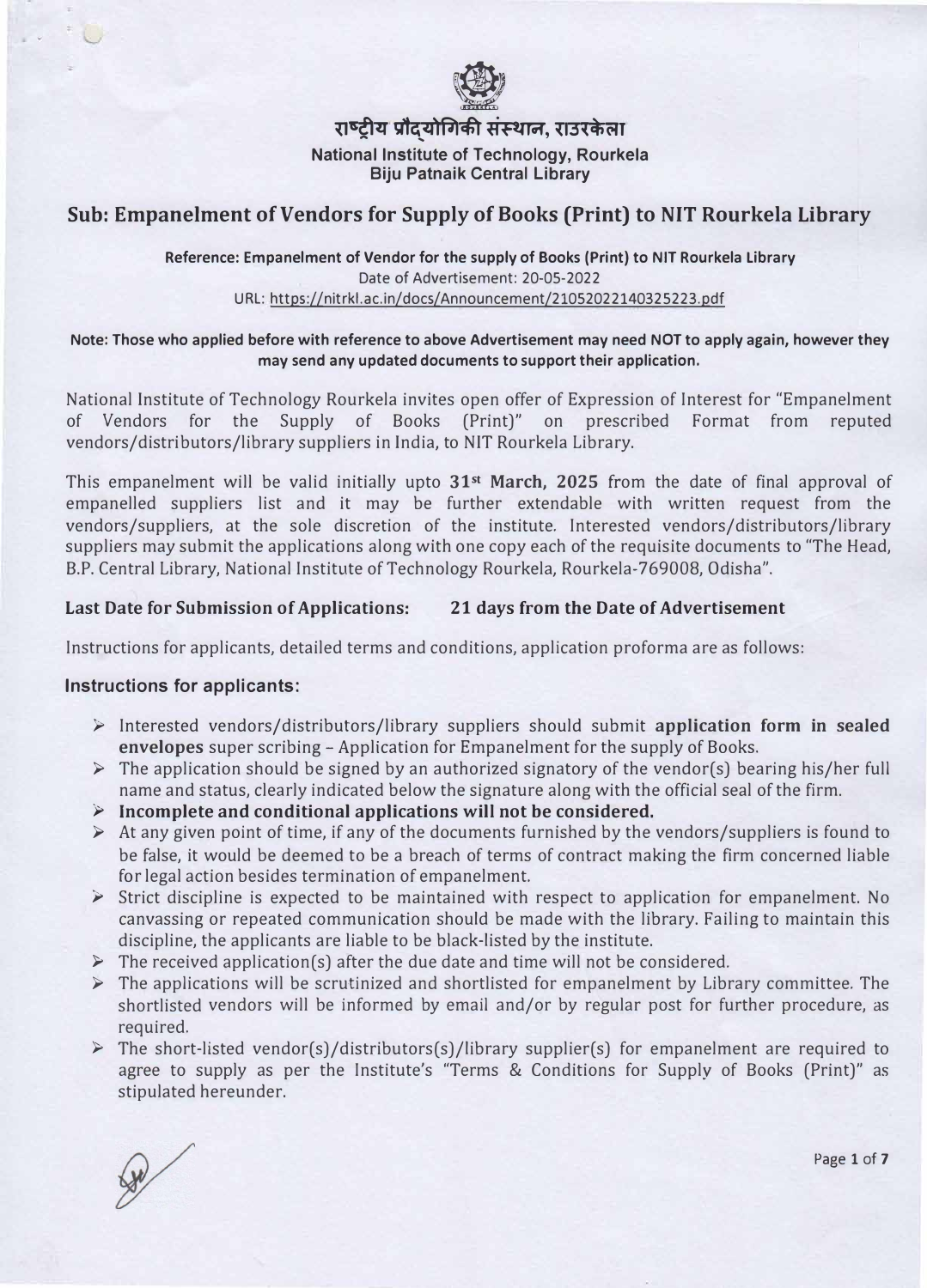**The empanelment for supply of books (print) will be governed by the following "Terms and Conditions".** 

## **1. General**

- a. The authority of NIT Rourkela reserves the right to approve or reject any or all the vendors, whose decision will be final in all cases in respect of acceptance/rejection.
- b. NIT Rourkela is not bind to place the purchase order to the approved vendor.

#### **2. Purchase Orders**

- a. The library will place purchase orders with the empanelled vendor(s) who offers best and prompt services and will try to distribute purchase orders equally among vendors.
- b. Supply of books has to be made strictly against the purchase orders only.
- c. Sending an acknowledgment of the receipt of purchase order, which is taken as an acceptance of the purchase order, is mandatory, preferably by email.
- d. Any clarification/query regarding the purchase order should be sought from the Library within five (05) days of receipt of the order.
- e. Library may place order/re-order the unsupplied book to those vendors who response promptly on willingness to supply and took minimum time to deliver the books.

#### **3. Time-frame for supply**

- a. 30 days (maximum) for Indian/Foreign titles (if available in India).
- b. 45 days (maximum) for foreign titles (if not available in India).
- c. The Books should be consigned to The Head, Biju Patnaik Central Library, NIT Rourkela-769008, Odisha.
- d. If the requested title(s) is OFP (Out of Print) or POD (Print on Demand), sufficient valid supporting documentary proof should accompany the communication seeking any extra time for supply.
- e. In case of titles that are not supplied, a certificate of non-availability of those titles in the market from the publisher /publisher's distributor /stockiest should be furnished within the due date of supply.
- f. In case there is a delay that is foreseen in supply, the concerned empanelled vendor should send a communication to the library explaining the same and seeking an additional required time to supply the same, at least seven (07) working days before the supply due date.
- g. If the provided reason for delay is justified with adequate proof e.g., communication from publisher /publisher's distributor or stockiest, the librarian/In-Charge may consider extending the supply time as may deem fit. However, this should not exceed five (05) weeks from the original supply due date.
- h. The supply should be free of freight charges.
- i. If the supply is made by post, the books should be sent per registered post/parcel or courier, whose charges will be borne by the supplier. Books sent via *V.P.P.* & Train will not be accepted.
- j. Every supply should be accompanied by a delivery challan, clearly bearing the details of the items and titles in supply, their quantity and price.

 $\mathscr{D}$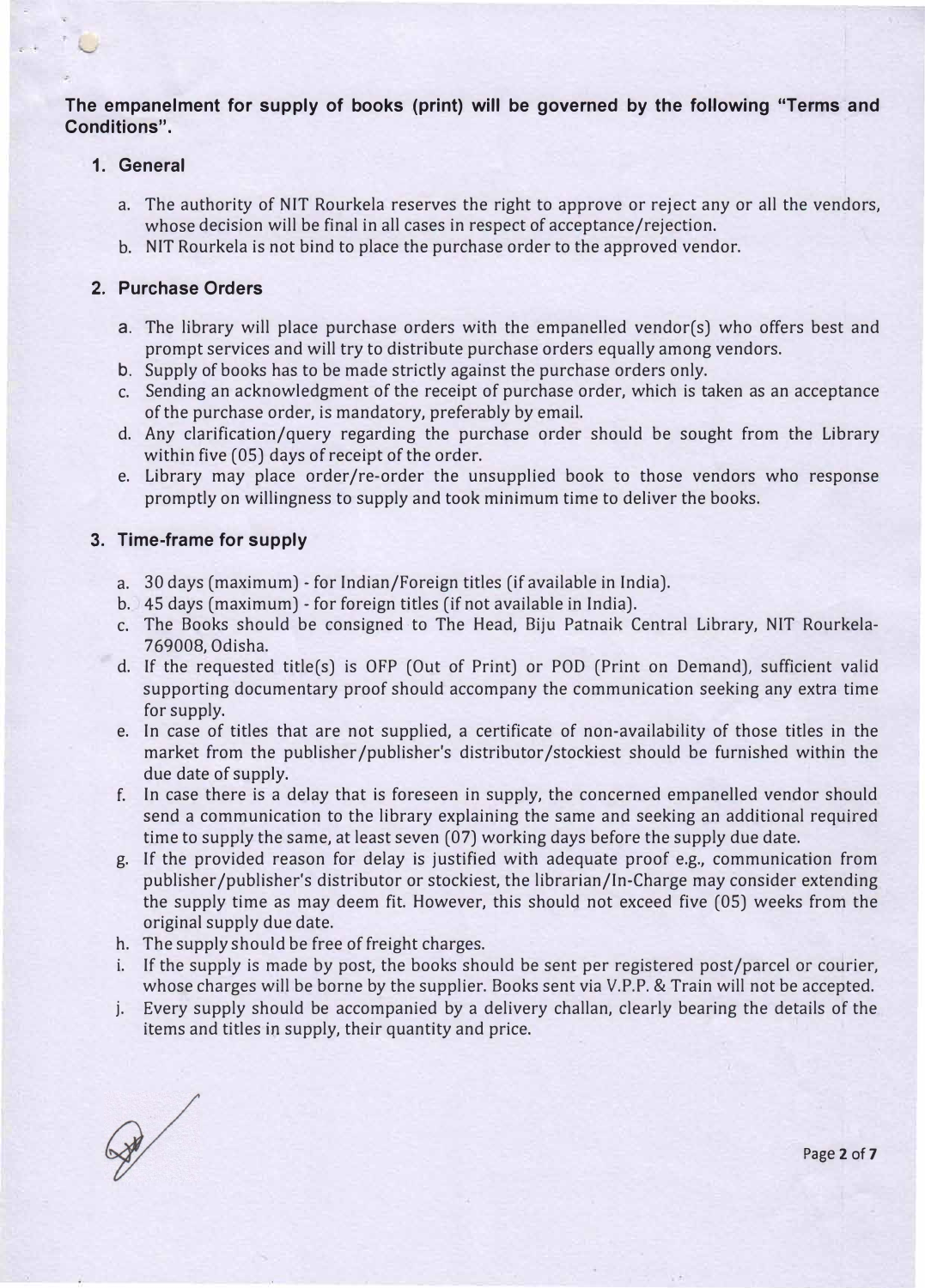## **4. Conditions for cancellations of the released purchase orders**

- a. If the empanelled vendor(s) to whom the order has been placed fails to supply the entire order or any part of the order within the stipulated time, without sending any written communication to the library regarding delay or its (their) inability to supply the ordered title(s), then the empanelled vendor(s) will be charged with liquidated damages at the rate of 2% of the value of the order not fulfilled, per week, up to five weeks.
- b. Thereafter, the Institute reserves the right to cancel the order and place the empanelled vendor(s) in its black list after providing them an opportunity to represent their side.
- c. The decision of accepting supply of cancelled titles is at the sole discretion of the Institute and the decision of the competent authority of the Institute shall be final in this regard.

#### **5. Edition specifications**

- a. Latest editions of books must be supplied.
- b. By default, paperback editions of books must be supplied.
- c. By default, Indian editions of books must be supplied.
- d. In case of unavailability of paperback and Indian editions, supply of the available editions in lieu of the default is accepted.

## **6. Discount**

u

**Standard discount rate is 25% on RBI exchange rate for all type of books irrespective of the no. of copies. Lesser discount cases should be properly justified.**

## **7. Invoicing procedure and Conversion Rates**

- a. The Invoice should bear the firm's IT PAN and account detail for online transfer of payments.
- b. Pre-receipted invoice(s)/bill(s) are to be submitted in triplicate (3 copies).
- c. A *revenue* stamp should be affixed on the original bill and should be signed by authorized signatory.
- d. Invoice should be raised in *favour* of The Registrar/Head-BP Central Library, National Institute of Technology Rourkela, Rourkela - 769008, Odisha.
- e. One invoice should be raised against one purchase order (P.O.) only. Titles from different P.O.s should not be combined and supplied under one invoice.
- f. The prices in the invoice should be indicated in original currencies.
- g. Reserve Bank of India (RBI) currency conversion rates as applicable on the *Date of Purchase Order* OR (conversion rate of next day if rate not available on date of PO like Saturday) should be followed, and should also be clearly indicated on the invoice.
- h. Library /Institute may take approx. 90 days from the date of the ordered Book(s) received for final payment to the vendors/suppliers.

## **8. Mandatory enclosures with Invoice**

- a. For price verification book seller shall generally produce the publisher's invoice under which he purchased the book. A copy of publisher's/distributor's invoice/copy of printed catalogue of the order period may be also accepted but library may ask to provide publisher invoice only.
- b. A currency conversion proof with date.

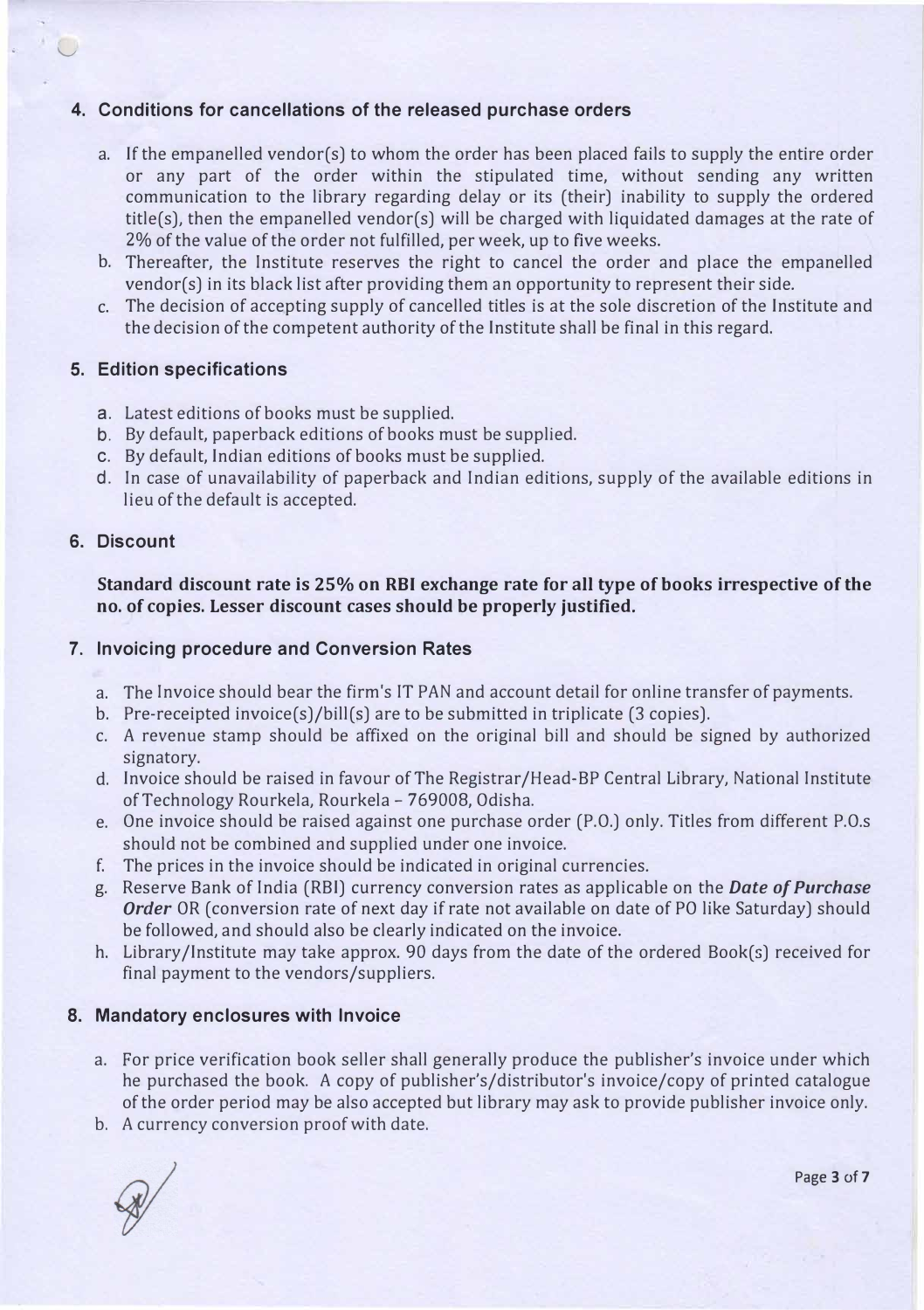c. Every price proof and currency conversion proof should contain seal and authorized signature of the vendor.

#### **9. Termination of empanelment**

A vendor's empanelment may be terminated/dropped/black-listed from the panel of suppliers at the occurrence of any of the following event:

- a. In case of breach of any terms of agreement, or unsatisfactory /inefficient working on the part of the vendor.
- b. If at any time, found that the information provided by the empanelled vendor in any form about publications, services and related matters are incorrect and result in losses in any form to the Institute.
- **10. NIT Rourkela Rules and Regulations will be applicable on Local/within Campus Book Vendors/Suppliers.**

#### **11. Other Terms and Conditions**

- a. The Institute reserves the right to change or modify or amend or substitute any clause(s) in the "Terms and Conditions", if required, at any time.
- **b. The service performance of existing empanelled vendors at BPCL will be evaluated, and the eligibility criteria mentioned in the document is minimum, so screening of the application may be done to restrict the number of the vendors.**
- c. Wrongly supplied books must be collected within 45 days of the supply else library will have full right to enter the said book in library record preferably under Gratis.
- d. Supplied wrong, misprinted, etc. books must be replaced at any time even after putting library stamp on that.
	- e. No vendor shall have the sole right to supply books/publications notwithstanding the discount rates so decided, the NIT Rourkela shall have the right to procure books/publications on higher discount rates.
	- f. The library may invite empanelled vendors for small book exhibitions at regular interval of time. Main book fair will be open for all vendors/publishers/suppliers with separate term and conditions.
	- g. Number of vendors/suppliers/publishers etc. for empanelment will be fixed by NIT Rourkela.
	- h. All disputes and differences arising out or concerning the work shall be subject to the sole arbitration of Director, NIT Rourkela or his nominee. The decision of the arbitration shall be final & binding on both the parties. The empanelment will be interpreted under Indian Laws and disputes adjustable within the jurisdiction of court of law of NIT Rourkela.

Mr.V.K.Mishra (HOD, Library)

Prof. Shishir Kumar Sahu (Prof. In-Charge, Library)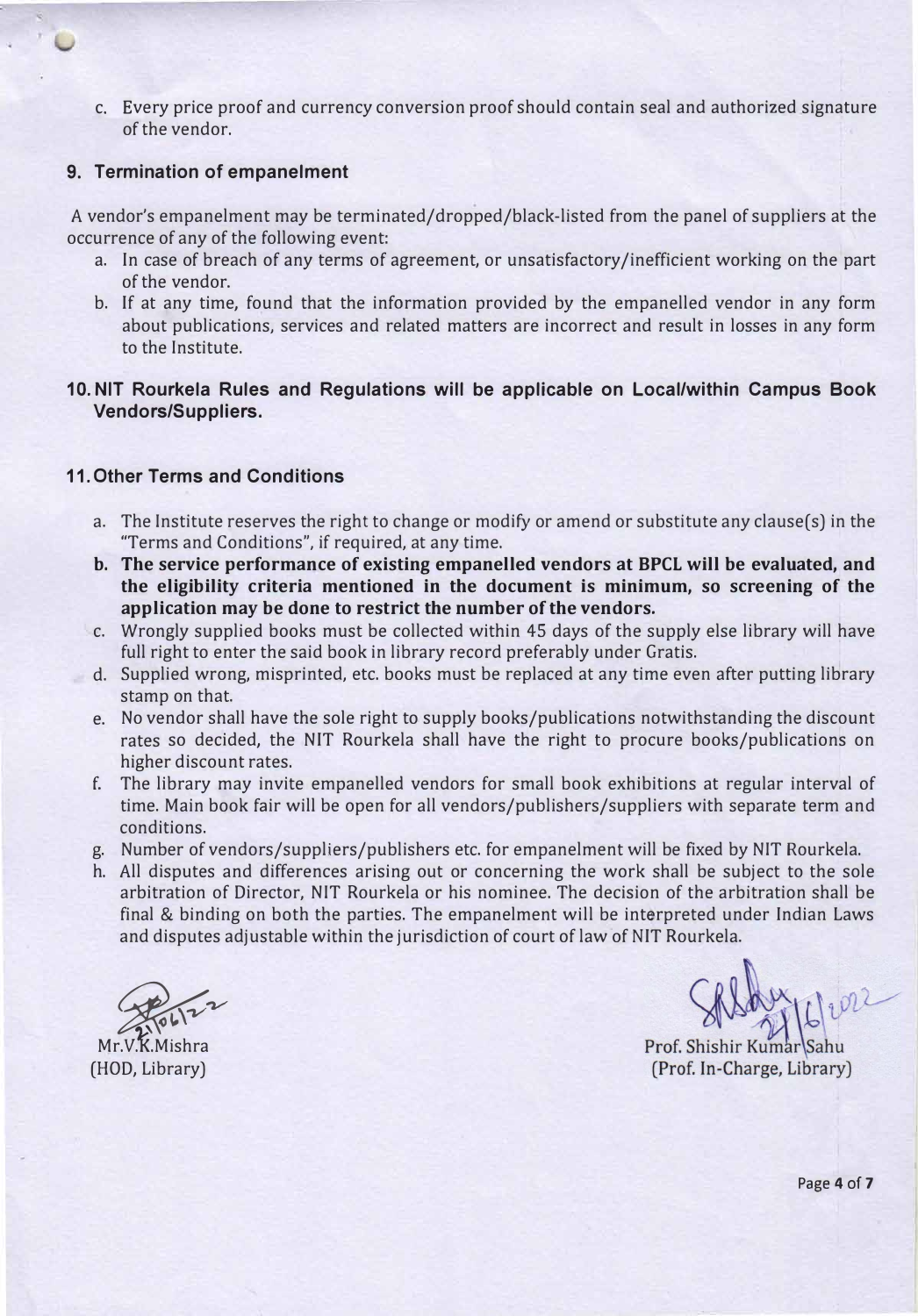

# ...<br>रा<mark>ष्ट्रीय प्रौद्योगिकी संस्थान, राउरकेला</mark>

**National Institute of Technology, Rourkela Biju Patnaik Central Library** 

## **APPLICATION FORM FOR EMPANELMENT OF VENDORS FOR SUPPLY OF BOOKS (PRINT) TO NIT ROURKELA LIBRARY**

*(PLEASE READ THE "TERMS AND CONDITIONS" CAREFULLY BEFORE FILLING THE FORM). (Strike off whichever is not applicable)* 

| 1. Name of the Firm                                                  |                                   |
|----------------------------------------------------------------------|-----------------------------------|
| 2. Complete postal address                                           |                                   |
|                                                                      |                                   |
|                                                                      |                                   |
| Telephone and Mobile Number                                          | .                                 |
| Fax number                                                           | $\mathcal{L}_{\text{max}}$        |
| Email address                                                        | 1.1.1                             |
| Website url if any                                                   | $\ddot{\phantom{a}}$              |
| 3. Kind of Proprietorship (Tick)                                     | <b>Single</b><br>b. Partner<br>a. |
| 4. Name and address of<br>directors/managing<br>directors/proprietor |                                   |
| 5. If partnership, name and<br>address of partners                   |                                   |
| 6. Discount offered in %                                             | 25%                               |

Page 5 of 7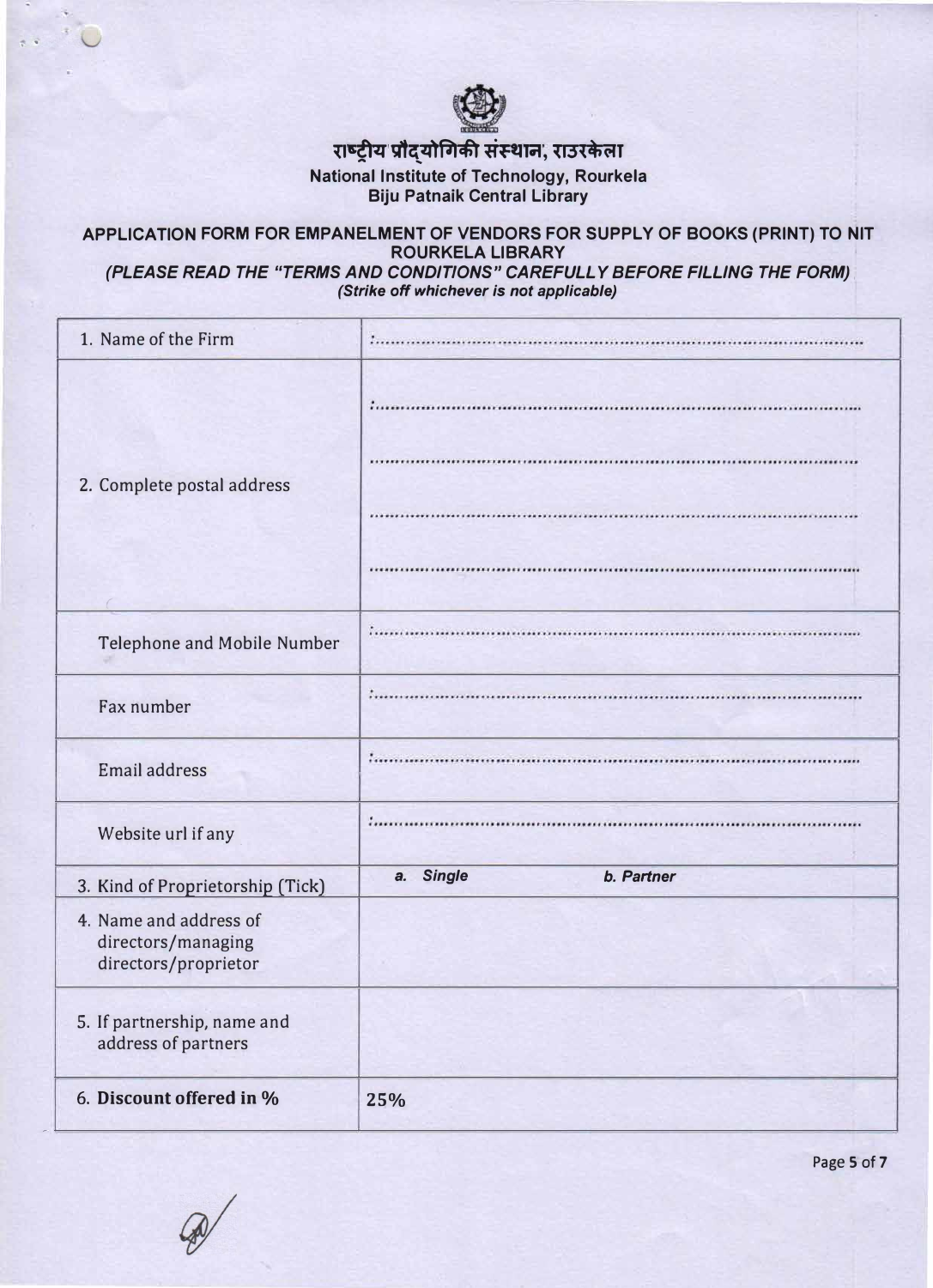- 7. Please tick mark and provide documentary proof of your membership if any of the following associations, **to be eligible firm must be member of the FPBAI since last five years.**
	- (i) Good Offices Committee (GOC).
	- (ii) Federation of Publishers' and Booksellers' Association of India (FPBAI).
- 8. Are you a distributor / dealer/ stockiest/ exclusive or preferred agent? If so, please attach copies of the authority letters issued by the publishers along with details of your distributorship/ dealership/ stockiest / exclusive or preferred agent(s).
- 9. Year of starting of the firm with registration number/date ....................................................................... .
- 10. PAN/TAN no ..................................................................................................................................... .
- 11. GST registration No. (Attach copies of GST certificate) ................................... .
- 12. ls the firm Income Tax payee? If so, please attach one copy each of Income Tax returns of last three consecutive years and also a copy of PAN card of the partners / owners.
- 13. Minimum four (04) references of the Libraries of reputed institutes/organizations with whom you are already registered such as institutes of national importance, government established research laboratories (e.g. IITs, IISc., NITs, IIMs, CSIR Labs, ICMR etc.), etc. If not been able to submit so, proper justification to be submitted and the decision of the committee for inclusion of the name will be considered to be final.

## **14. Please provide details of the firm's annual turnover for the latest five consecutive years with documentary evidence. One crore per year turnover is required in at least three out of five years to be eligible.**

15. Please provide an affidavit on a non-judicial stamp paper with authorized signature and stamp of Rs. 50.00, for not having black-listed for minimum three (03) years by any of the Institutes or Universities or Government organizations in India.